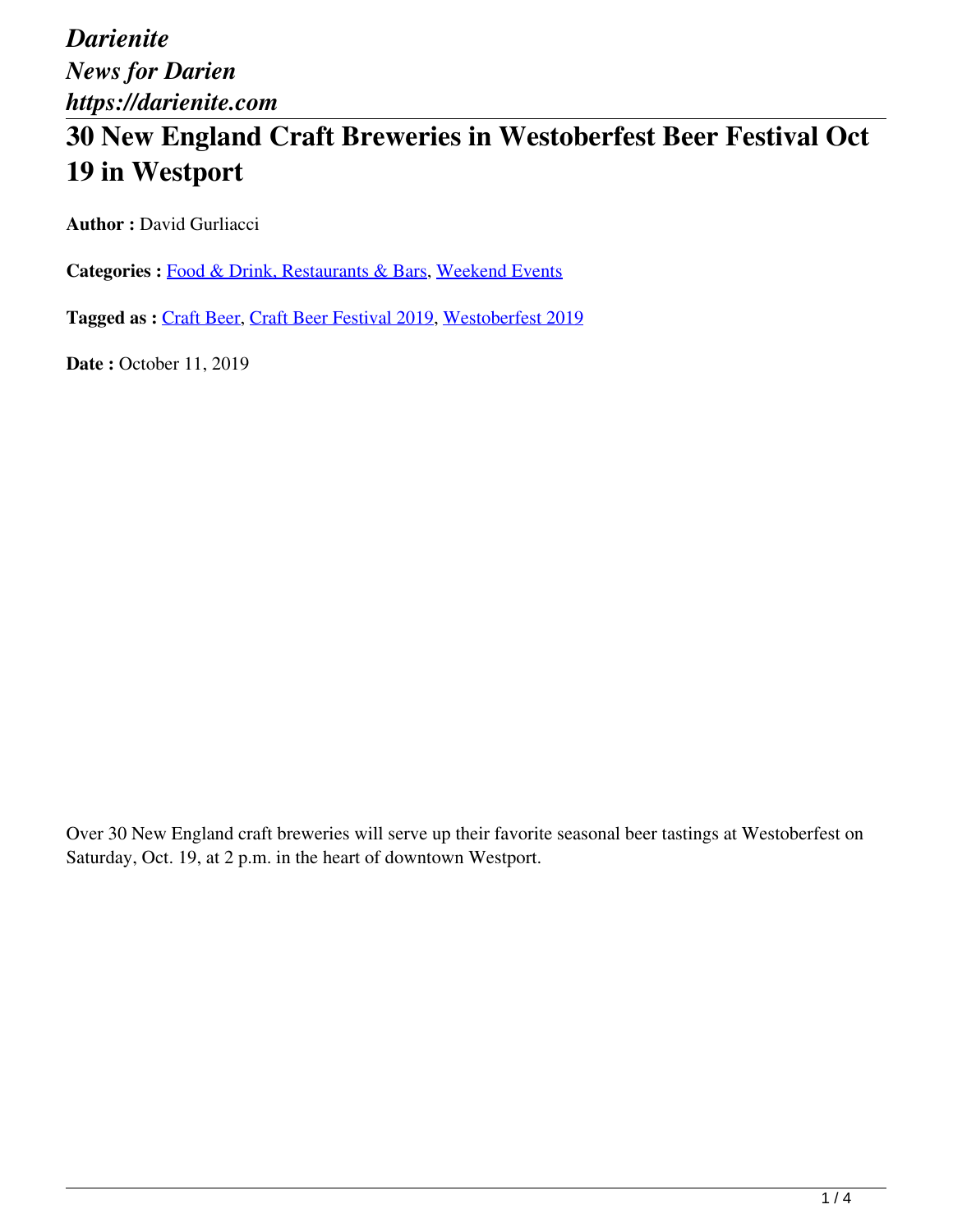## **Dariening** cement from the Westport Downtown Merchants Association

*News for Darien* The Westport Downtown Merchants, in partnership with The Grapevine, downtown's newest wine and **https://darienite.com** last year's successful inaugural event and added more breweries with more than 50 unique pours of the best local and regional craft beer for three hours of unlimited sampling.

The perfect complement to flavorful craft brews is delicious food, and Westoberfest will feature two local favorites, Kawa Ni and Rothbard Ale + Larder with options to satisfy any appetite. Line up early to experience traditional brats and pretzels from Rothbard's, or satisfy your culinary craving with spicy miso ramen, tofu pockets and sesame noodles from Kawa Ni.



Westoberfest has everything you need to enjoy a perfect October afternoon with friends. The best craft beer experience happens around live music, and this festival delivers with the soulful sounds of Massachusetts based StompBoxTrio playing all afternoon presented by The Princeton Review.

If you are looking for family fun, Westoberfest has a designated kids and family area that will feature fun fall crafts. The Goddard School pumpkin giveaway sets up the little ones to head over to the Artist Collective of Westport for some seasonal decorating fun.

Play historical games with the Westport Museum of History and Culture, and stop by the One River tent for monster making crafts. Meet live animals at the Earthplace exhibit, and finish the experience with complimentary face painting presented by Gault Family Companies.

Spend time walking around the expanded pop-up artisan market organized once again by The Westport Farmers Market, and stick around for a classic car rally and exhibition by The Small Car Company of Westport.

Westoberfest food and family activities open at 1 p.m. and are free to the public. The tasting area opens at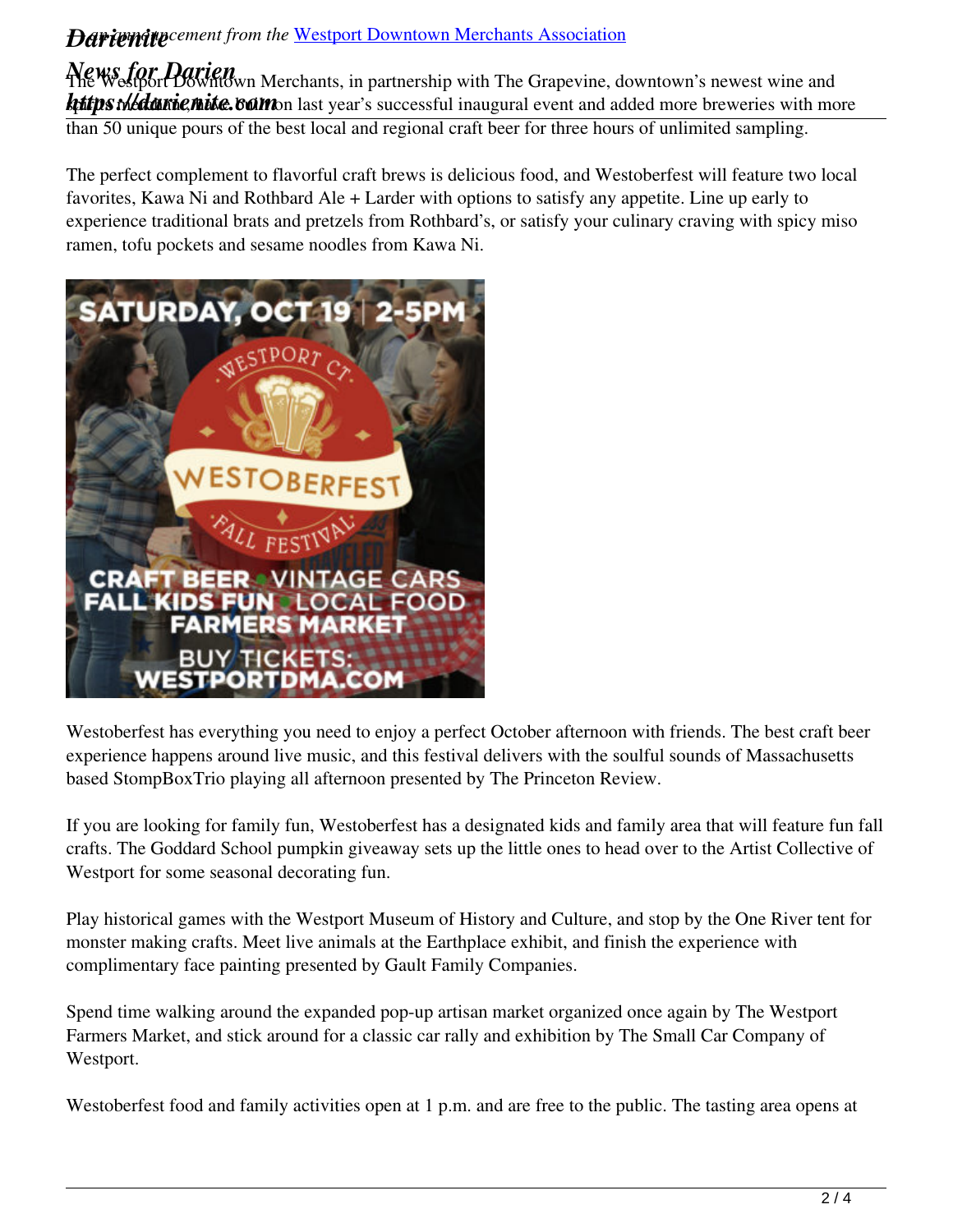## *Darienite News for Darien https://darienite.com*

2:00 PM. and requires a ticket for entry. The festival closes at 5 p.m. Tickets at the gate will be \$45, so purchase early for the best savings!



This year Westoberfest is proud to partner with The Grapevine, downtown's newest wine and spirits merchant.

With over 50 tastings from a variety of award-winning and innovative breweries, an assortment of fun fall activities, and a location steps away from the best shops and restaurants Westport has to offer, Westoberfest is the perfect way to spend an October afternoon with friends and family.

Westoberfest will take place in the Sigrid Schultz parking lot on Elm Street, and in the turning circle outside of Bedford Square. It is a rain or shine event and will have a tent in place in case of inclement weather.

### **Tasting Ticket Info:**

Tasting tickets are available now at westportdma.com for 21+

Early Bird: \$40 single ticket price; \$70 for a pair; \$320 for a party pack of 10; \$45 day of event.

Tasting participants receive an age verified wristband, unlimited tastings, and a take-home commemorative Westoberfest tasting glass.

Participating breweries (new breweries updated daily on our website):